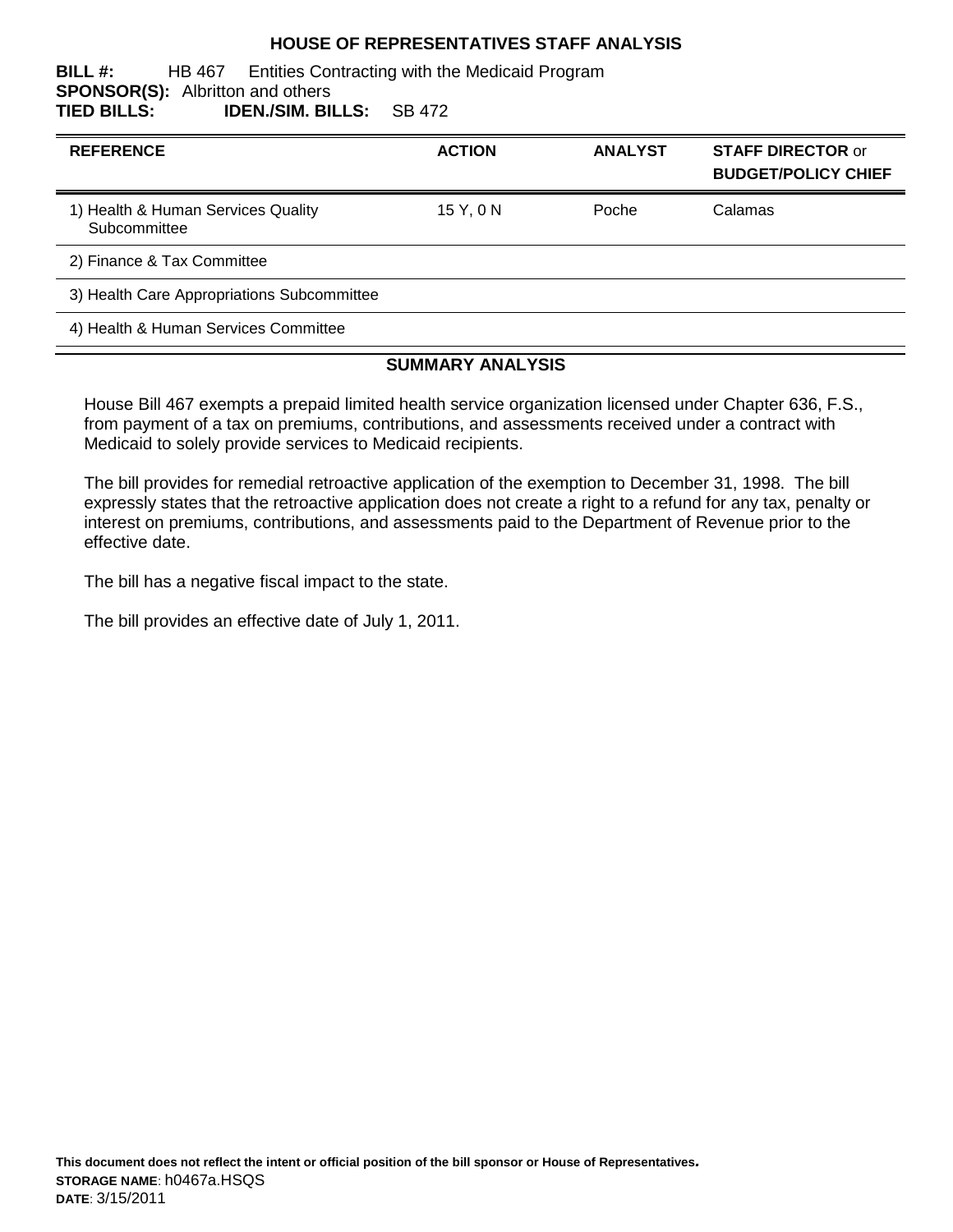#### **FULL ANALYSIS**

### **I. SUBSTANTIVE ANALYSIS**

### A. EFFECT OF PROPOSED CHANGES:

#### **Current Situation**

Chapter 636, F.S., regulates the operation and administration of prepaid limited health service organizations<sup>12</sup> (PLHSO) and discount medical plan organizations in the state of Florida. PLHSOs solely providing services to Medicaid recipients under a contract with Medicaid are exempt from several provisions of Chapter 636, F.S., including those related to rates and charges<sup>3</sup>; changes in rates and benefits, material modifications, and the addition of limited health services<sup>4</sup>; restrictions upon expulsion or refusal to issue or renew a contract<sup>5</sup>; notice of cancellation of contract<sup>6</sup>; and extension of benefits.<sup>7</sup>

Since 1993, Florida law has imposed a tax on the insurance premiums, contributions, and assessments received by a PLHSO. $8$  The premium tax is to be paid annually and is calculated at a rate of 1.75 percent of the gross amount of premiums, contributions, and assessments collected on health insurance policies issued by PLHSOs.<sup>9</sup>

There are five PLHSOs which provide mental health services to Medicaid recipients through a contract with AHCA that are subject to this tax<sup>10</sup>. One organization, Lakeview Center, Inc. (Lakeview), filed a legal challenge in 2007 to the imposition of the tax by the Department of Revenue.<sup>11</sup> According to the court's order, Lakeview had been paying the premium tax under s. 624.509, F.S., since 2003. Subsequently, Lakeview determined that the tax was paid in error and sought a refund from DOR. The request for refund was denied and Lakeview timely filed a Complaint with the Circuit Court for the Second Circuit in Tallahassee. The court found that Lakeview contracted with the Agency for Health Care Administration (AHCA) to provide mental health and other services to Medicaid recipients. Lakeview was paid a fixed sum by AHCA to provide the stated services. Lakeview argued that the fixed sum paid by AHCA under the contract did not constitute a premium to trigger the imposition of the premium tax under s. 624.509, F.S. The court disagreed, finding that a rule established by the Office of Insurance Regulation (OIR), which regulated Lakeview as an insurer in the state of Florida, defined "premium"<sup>12</sup> and concluded that the fixed rate paid to Lakeview by AHCA met the definition and was taxable.

 $\overline{a}$ 

**STORAGE NAME**: h0467a.HSQS **PAGE: 2 DATE**: 3/15/2011 <sup>11</sup> See Lakeview Center, Inc. v. State of Florida, Dept. of Revenue, No. 2007-CA-1255 (Fla. 2<sup>nd</sup> Cir. Co. Jan 23, 2008), *per curiam affirmed*, Lakeview Center, Inc. v. State of Florida, Dept. of Revenue, 8 So.3d 1136 (Fla. 1<sup>st</sup> DCA 2009)(unpublished disposition). Rule 69O-203.013(6), F.A.C. (2007), defined "premium" as "[t]he contracted sum paid by or on behalf of a subscriber or group of subscribers on a prepaid per capita or a prepaid aggregate basis for limited health services rendered by or through the PLHSO."

 $<sup>1</sup>$  Part I, Ch. 636, F.S.</sup>

 $2^2$  S. 636.003(7), F.S., defines a "prepaid limited health service organization" as "any person, corporation, partnership, or any other entity which, in return for a prepayment, undertakes to provide or arrange for, or provide access to, the provision of a limited health service to enrollees through an exclusive panel of providers; s. 636.003(5), F.S., defines a "limited health service" as ambulance services, dental care services, vision care services, mental health services, substance abuse services, chiropractic services, podiatric care services, and pharmaceutical services.

 $3$  S. 636.017, F.S.

 $4$  S. 636.018, F.S.

<sup>&</sup>lt;sup>5</sup> S. 636.022, F.S.

 $6$  S. 636.028, F.S.

 $7$  S. 636.034, F.S.

 $8$  S. 636.066(1), F.S.

 $9^9$  S. 624.509(1)(a), F.S.

 $^{10}$  Agency for Health Care Administration, 2011 Bill Analysis and Economic Impact Statement for SB 472/HB 467; the five vendors are: Lakeview Center, Inc. (d/b/a Access Behavioral Health), Magellan Behavioral Health of Florida, Inc., North Florida Behavioral Health Partners, Inc., Florida Health Partners, Inc., and The Community Based Care Partnership, LLC.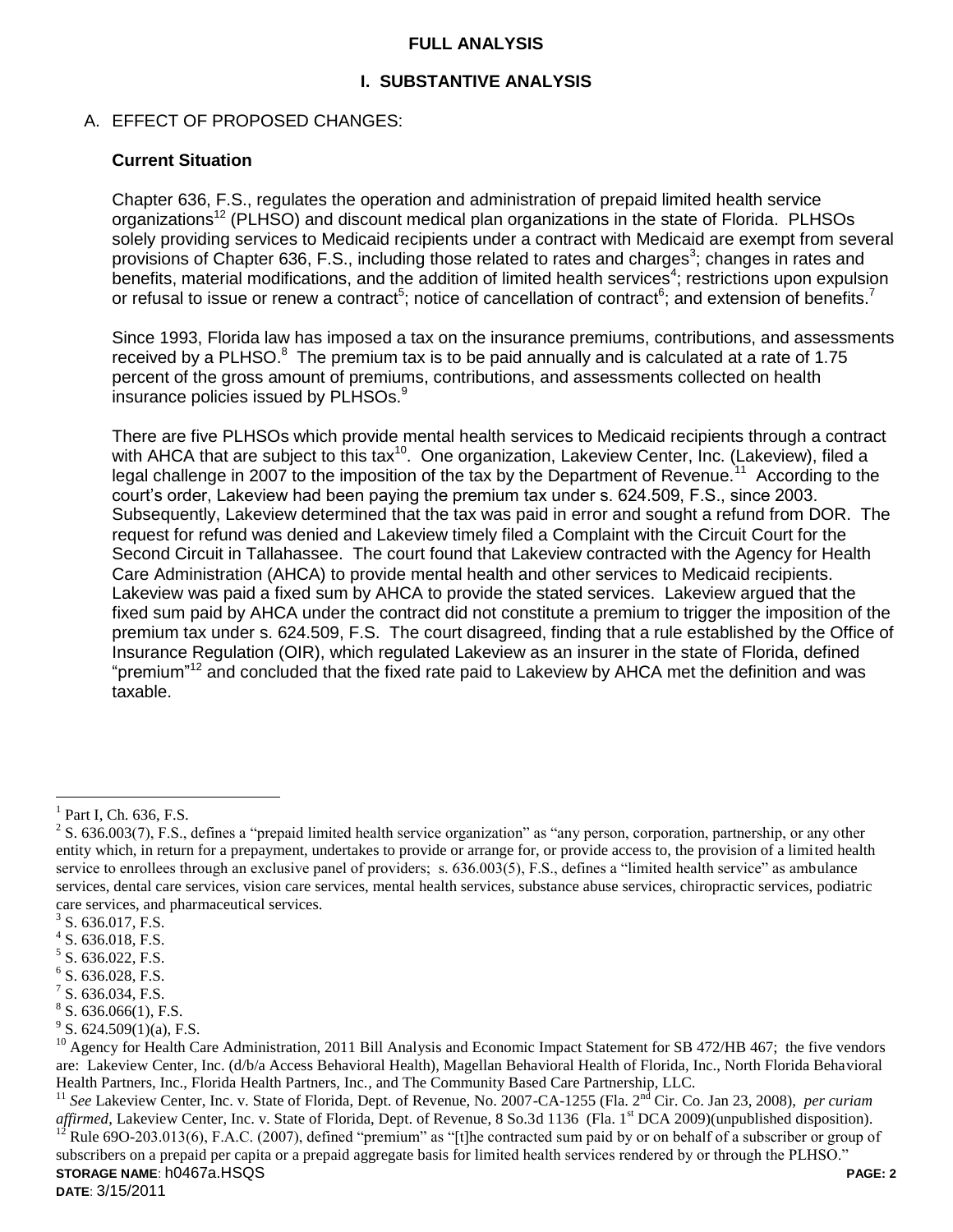Currently, some PLHSOs are paying the premium tax and some are not. Additional information regarding the identity of those PLHSOs and the amount being paid or owed is not available due to confidentiality provisions.<sup>13</sup>

## **Effect of Proposed Changes**

The bill exempts any entity providing services solely to Medicaid recipients through a contract with Medicaid from payment of the premium tax required by s. 624.509, F.S. The bill also provides for retroactive application of the exemption from tax to December 31, 1998. The bill provides that the retroactive application is remedial in nature and does not create the right to a refund of any tax, penalty or interest to those companies that have paid the tax or a penalty or interest prior to July 1, 2011.

Exempting PLHSOs from the premium tax will impact the way in which AHCA determines the capitation rate for the organizations that provide mental health services to Medicaid recipients. The rates will be adjusted for the 2011-12 year, effective September 1, 2011, and would result in a reduction to the rates paid to the plans by Medicaid.

Passage of the bill will result in the forgiveness of \$11.2 million of past due taxes and interest, as determined by the Revenue Estimating Impact Conference.<sup>14</sup> Further, it is estimated that, for the next four fiscal years looking forward, there is a negative impact to the amount of taxes collected for General Revenue of \$1.6 million to \$1.7 million. The companies who have paid the tax to date will not receive a refund.

### B. SECTION DIRECTORY:

**Section 1:** Amends s. 636.0145, F.S., relating to certain entities contracting with Medicaid.

- **Section 2:** Creates an unnumbered section of general law which provides for retroactive application of the amended statute to December 31, 1998, clarifies that retroactive application of the amended statute is remedial in nature and does not create a right to a refund or authorize any governmental entity to issue a refund of any tax, penalty or interest remitted to the Department of Revenue before July 1, 2011.
- **Section 3:** Provides an effective date of July 1, 2011.

## **II. FISCAL ANALYSIS & ECONOMIC IMPACT STATEMENT**

- A. FISCAL IMPACT ON STATE GOVERNMENT:
	- 1. Revenues:

See Fiscal Comments.

2. Expenditures:

See Fiscal Comments.

- B. FISCAL IMPACT ON LOCAL GOVERNMENTS:
	- 1. Revenues:

 $\overline{a}$ 

**STORAGE NAME**: h0467a.HSQS **PAGE: 3 DATE**: 3/15/2011  $13$  S. 231.015(9), F.S., The Taxpayer Bill of Rights, and s. 213.053(2)(a), F.S., through sub-subsection (1)(q). <sup>14</sup> Report of the Revenue Estimating Conference, Insurance Premium Tax, Certain Prepaid Health Plans, February 25, 2011.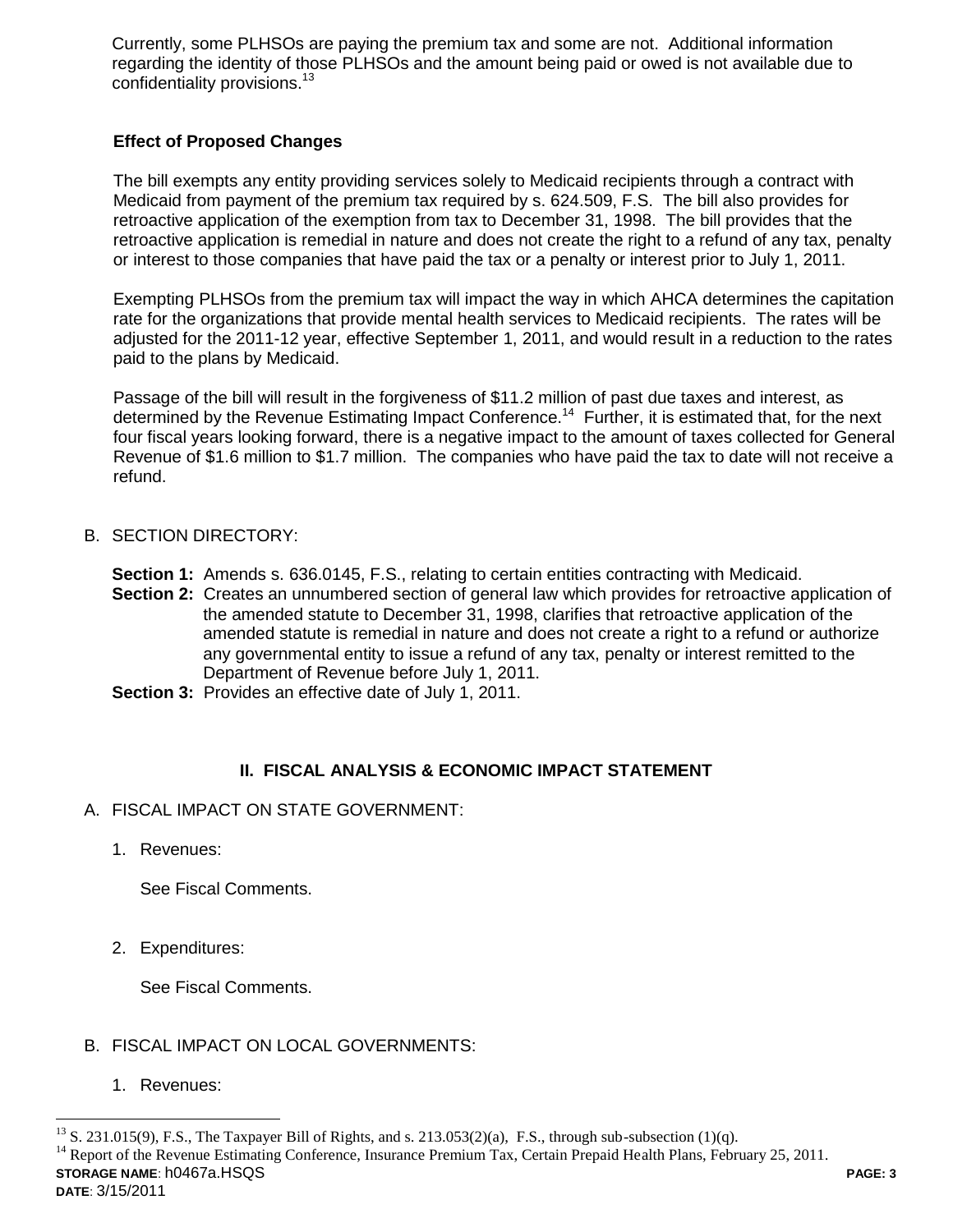None.

2. Expenditures:

None.

## C. DIRECT ECONOMIC IMPACT ON PRIVATE SECTOR:

A PLHSO which provides mental health services only to Medicaid recipients through a contract with Medicaid, through AHCA, will be exempt from paying the premium tax on the funds received through the contract to provide the services. If the tax is no longer imposed on the PLHSO, the amount of the tax (1.75 percent of the fixed rate paid for services) will be removed from the rate paid by Medicaid.

## D. FISCAL COMMENTS:

On February 25, 2011, the Revenue Estimating Conference adopted a consensus estimate of the tax impact of exempting PLHSOs from payment of the premium tax in s. 624.509, F.S. Assuming an effective tax rate of .75%, the bill will have a negative impact of \$11.2 million for FY 11-12. This figure contains the past due tax and interest that has not been remitted to date by the PLHSOs subject to the statute. The bill will have the following negative impact for each of the next four fiscal years:

|                           | FY2011-12 | FY 2011-12 | FY 2012-13 | FY 2013-14 | FY 2014-15 |
|---------------------------|-----------|------------|------------|------------|------------|
|                           | Cash      | Annualized | Cash       | Cash       | Cash       |
| <b>General Revenue</b>    | (\$11.2m) | (\$1.6m)   | (\$1.6m)   | (\$1.6m)   | (\$1.7m)   |
| <b>State Trust</b>        |           |            |            |            |            |
| <b>Total State Impact</b> | (\$11.2m) | (\$1.6m)   | (\$1.6m)   | (\$1.6m)   | (\$1.7m)   |
| <b>Total Local Impact</b> |           |            |            |            |            |
| Total Impact              | (\$11.2m) | (\$1.6m)   | (\$1.6m)   | (\$1.6m)   | (\$1.7m)   |

According to AHCA, the capitation rates for prepaid mental health plans for September 1, 2010 to August 31, 2011 were increased by 1.75 percent to account for the premium tax. This is a recurring add-on. As a result, while the state would be collecting \$1.6 million in tax revenue, assuming the tax was collected, the state is spending \$1.6 million in General Revenue to increase the capitation rates each year. If the bill passes, AHCA will readjust the capitation rates effective September 1, 2011 to account for the elimination of tax liability. The removal of the tax will result in a reduction to the rates paid to the PLHSOs by Medicaid. Medicaid will not seek to recoup two months (July 2011 and August 2011) of the 1.75 percent rate added to current capitation rates from companies that have been paying the tax. Instead, an adjustment will be made to the capitation rate for 2011-12 to account for the "overpayment". However, AHCA will recoup the portion of the capitation payment relating to the premium tax that has already been disbursed to companies that have not paid the premium tax for 2010-2011.<sup>15</sup>

# **III. COMMENTS**

# A. CONSTITUTIONAL ISSUES:

1. Applicability of Municipality/County Mandates Provision:

**STORAGE NAME**: h0467a.HSQS **PAGE: 4 DATE**: 3/15/2011  $\overline{a}$ <sup>15</sup> Agency for Health Care Administration, 2011 Bill Analysis and Economic Impact Statement for SB 472/HB 467.